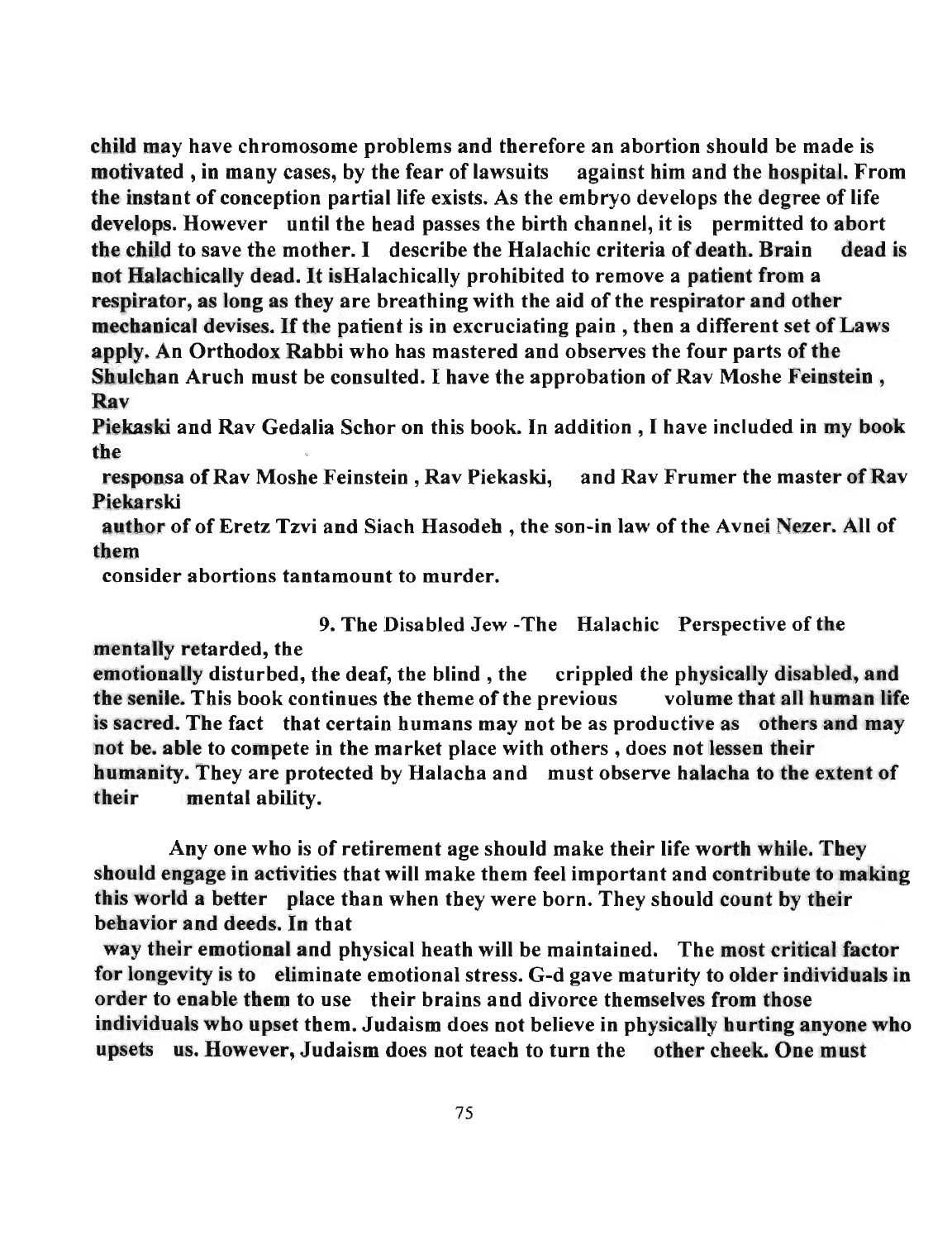divorce oneself from those individuals and situations that emotionally drain and upset one. It does not matter who is right or wrong. If any individual or situation upsets one, one must part company. If that individual goes

right, you go left. Emotional turmoil is the cause for all diseases. It lowers ones immunity. When one gets older their immunity system decreases. So this prescription though mandatory for everyone is a matter of life and death for senior citizens. These prescriptions together with daily exercise and a healthy diet and periodical medical checkups will enable one to live their life to capacity-what G-d ordained. People themselves can control a very great part of their life. If tragedy befalls them they may have been responsible by omission or commission. Too

many people blame G-d for tbeir shortcomings G-d helps and blesses those individuals who help

themselves and act rationally with their heads not their instincts and emotions. This is the

secret formula for longevity. Let us pray that we use the brains given to us to do our part and then G-d will do His part.

10. Who is a Jew and a Rabbi? Fidelity to the sources of halacha and integrity in ones behavior enables one to serve as a role model to win Jews to Judaism. This will enable the survival of the Jewish people in their 4000 year destiny. This can only be accomplished by maximizing Jewish education -in the study of Talmud and the four Shulchan Aruchs by every Jewish man and woman. I have the approbation of Rav Moshe Feinstein, Rav Piekarski and Rav Schor.

11. Discipline - a synthesis of Talmudic sources and modern psychology ..

12. Letters and Essays- My correspondence with individuals some of the great minds of the twentieth and twenty first centuries over a span of many years.

## 13. I CREATED A 501-C TAX DEDUCTIBLE FOUNDATION FOR THE PURPOSE OF HAVING YOUNG KOLLEL STUDENTS STUDY THE FOUR PARTS OF THE SHULCHAN ARUCH. THESE MEN WILL BE THE FUTURE DECISORS OF JEWISH LAW. ONLY ONE WHO MASTERS AND OBSERVES THE FOUR PARTS OF THE SHULCHAN ARUCH CAN RULE ON ANY LAW..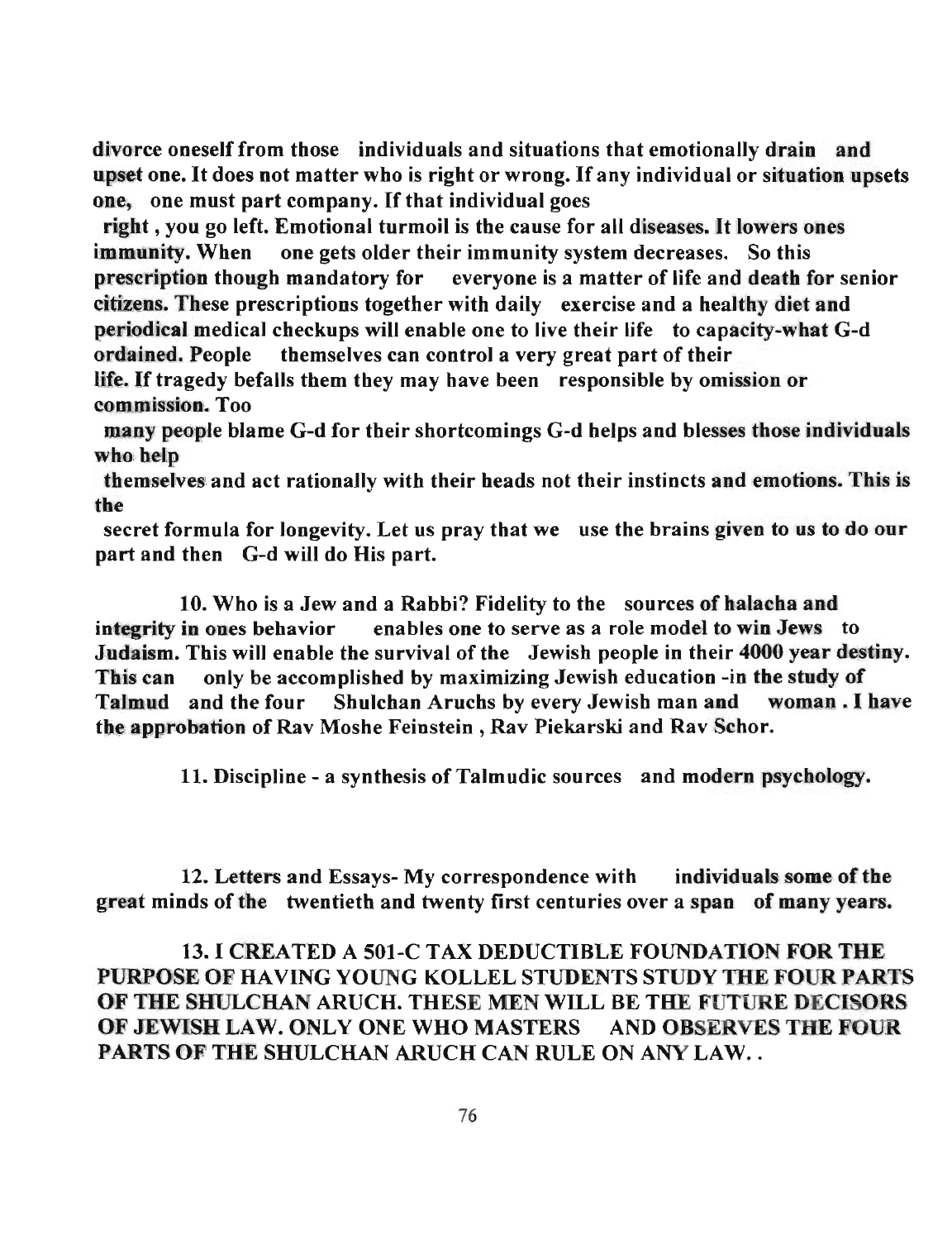1. INTRODUCTION -The survival of all Americans regardless of religion sex race or national origin as well as Jews and Israel must be our number 1 priority We are ALWAYS American Jews. There is no contradiction. Just like there are Irish Americans, Italian Americans Catholic Americans and Protestant Americans. America is a multi ethnic country. We always obey the law.

We like all other Americans have a constitutional right to express our belief what is best for the USA

NO BULLY AND ANTI SEMITE WHO CRITICIZES Jews for looking out for Israel and influencing public opinion of non Jews to support Israel is going to silence us. The ones who are the most vocal are the ones who receive enormous sums of Money from Saudi Arabia. They write books comparing Israel's fight against terror to apartheid from South Africa. What these individuals do not mention is that Arab money bought their silence that they do not criticize the Palestinians and Hamas and Hezbulah and the outrages in Saudi Arabia. The ARABS CAN DO NO WRONG AND THE JEWS IN ISRAEL CAN DO NO GOOD. WHEN THESE INDIVIDUALS COVER THEIR EYES WITH THE GREEN MONEY FROM THE ARABS THEY BECOME ARABISTS . THEY SPREAD THE ARAB PROPAGANDA AND BATE WITH OUT CARING FOR THE ACCURACY OF THEIR FACTS.

mTLER VOWED TO EXTERMINATE THE JEWS. THESE INDIVIDUALS VOW TO EXTERMINATE THE STATE OF ISRAEL. The Jews are held up to the highest standard ;but not the Arabs. THESE INDIVIDUALS EXPLOIT THEIR REPUTATIONAND STANDINGTHATTHEYHAVE INORDERTO EXTERMINATE ISRAEL AND THE JEWS.

IT IS FOR SUCH ANTI SEMITES IN THE USA and Europe that our first priority is to have all Jews unite and to lessen our criticism of irreligious Jews and their expression of Judaism. WE all must focus on the anti Semites in the USA, Europe and in the Middle East -Iran Syria Hamas Hezbulah and the Palestinians. OTHERWISE NONE OF US WILL BE AROUND TO PRACICE Hollacha-JUDAISM. BEFORE WE SAVE THE JEWISH SOUL WE MUST SAVE THE JEWISH BODY.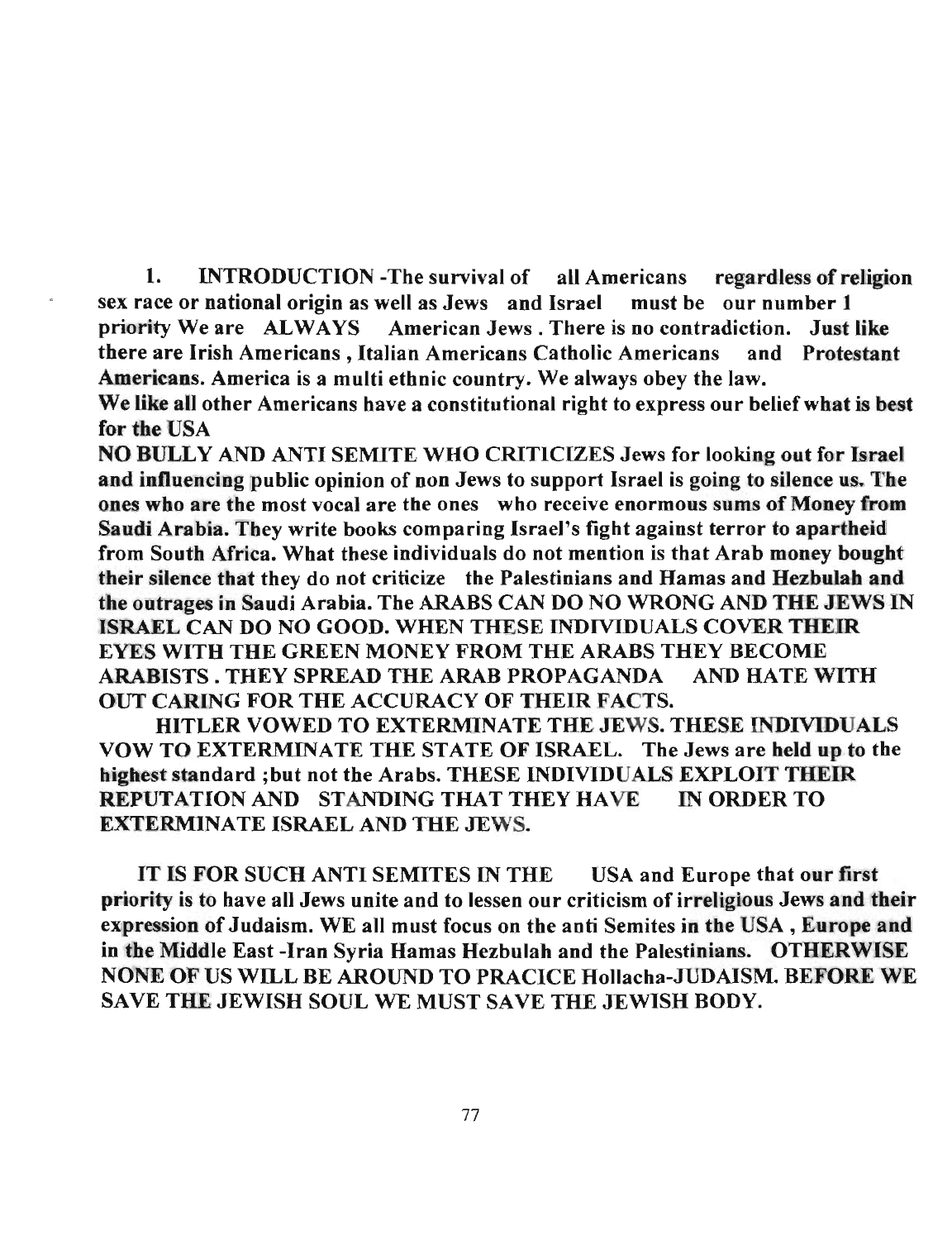In todays environment of antisemitism the question of saving the lives of Jews is very real especially in Israel and all over the world. Jews must behave responsibly not to provide ammunition to anti Semites as proof for all their lies and venom against Jews. Jews must love all humans even those who definitely do not deserve to be loved. Only when Jews will exhibit this attitude of Ahvat Chinom -love of fellow humans even when they definitely do not deserve to be loved will G-D ensure that Israel remains a Jewish State. The miracle of the last 60 years in Israel is that Jews from the entire spectrum of opposing philosophies and interests subordinated their individual agendas for the common good of the survival of Jews and the State of Israel. This is also the miracle of Israel's rebirth. This will be the miracle of Israel's survival with G-D's help. Rav Piekarsky Hallachic advisor to the late Lubavitcher Rebbi who gave me his approbation on my Responsa on the Four Parts of the Shulchan Arucb one Yom Kippur at Ko) Nidre was in tears as he beseeched G-d to grant a year of life and happiness to all humans. He cried talking to G-d and said there does not exist a bad human. If one only search they will find something good and beautiful with every human. This is the attitude we must adopt if we want to survive individually and as a people.

Intellectual honesty and modesty is one of the prime requirements for everyone and of course for rabbis. The comprehensive knowledge of tbe four Shulchan Aruchs is critical. One must possess the fifth Shulchan Aruch called common sense. One must balance one's comments and observations. One must be cognizant wbat effect his comments and conduct will have with the religious, non religious and non Jewish world of friend and foe. No one can be a halachic authority unless one possesses these qualities and balance. One must remember that death and life are in the hands of the tongue. When in doubt one must shut their mouth and put down one's pen.

Rav Piekarski said that the wise man thinks a dozen time before he talks; another dozen times before he writes; another dozen times before he publishes. I addan other dozen times before he permits his articles on the internet. The internet contains an audience of friend and foe -the greatest anti Semites have access to the internet. One can place into jeopardy Jewish lives and the writer's own life.

In my chapter # 12 I discuss that in 1990 I devised a prenuptial agreement that won the approbation of Horav Piekaski. However Horav Piekaski told me not to use it in practice. It is halachically accurate but should not be used as a public and standard practice. I discuss all the problems associated with conditional marriages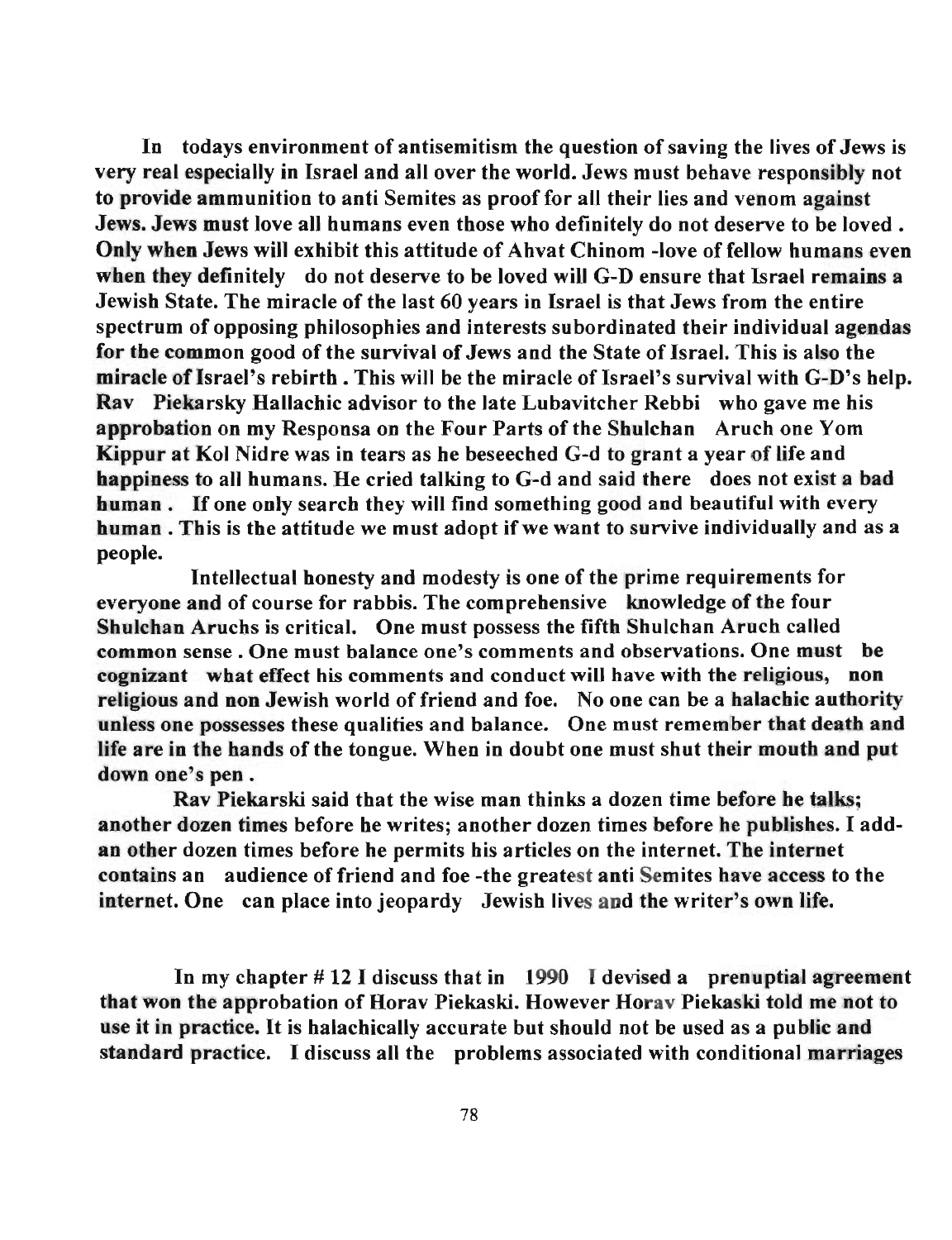in my Chapter #12 and # 54 # 55 # 56 and # 59  $\,$  . I conclude that prenuptial agreements should not be used as a standard practice. They can be used only in emergency situations when the Rabbi for sees problems with the marriage. In view of the fact that over 400 Torah sages opposed prenuptial agreements proposed by the Rabbis in Paris, France at the turn of the twentieth century and many Torah authorities opposed the prenuptial agreement of the Rabbis of Constantinople, Turkey, we should not use them as standard practice. The problems that would be created would wreck havoc to the integrity of the family and the faithfulness of the spouses to each other. It would make a joke of the whole concept of Halachic marriage. The tractates of the Talmud of K edushin Gitten Yevomosand Soto would have to be archived. The Shulchan Aruch Even Hoezer would become history. The Ramo Even Hoezer 28: 21 RULES THAT EVEN IF A PRENUPTIAL AGREEMENT WAS MADE ONE MUST, NEVERTHELESS, BE STRICT IN PRACTICE AND DEM AND A GET -JEWISH DIVORCE. Ramo cites Mahrik # 84. See Aruch Hashulchon Even Hoezer 28: 96. See Bais Yoseph writing on Tur Even Hoezer 28 toward the end that cites Responsa Rashbash son of Tashbatz that no such agreements ever were made in practice even if the majority of Rabbinical Courts in the community approved.

We must do everything in our power to strengthen the economy of the State of Israel. If we do not elect to live in Israel the least we can do is the following: We must invest in

Israel, purchase the products of Israel through the internet and 'in stores that sell Israeli products. We must visit Israel. Not a week must pass by that hundreds and thousands of Jews and non Jews visit Israel. We must combat the lies and propaganda of all our enemies in the press and ensure tbat public opinion is in favor of Israel.

Let us open up in Israel- branch offices, factories , shopping centers, invest in real estate - residential real estate - private homes second homes in addition to one's home in another country, apartment houses condominiums, commercial real estate Let us direct our charity giving to the Israeli yeshivas -the lifeblood of our existence. Let us invest in the research of Israel's universities to eradicate cancer aids diabetes and all the diseases from the face of the earth. Thus if Jews -even though they elect not to live in Israel but invest in Israeli companies or real estate and strengthen the economy of Israel they are in compliance with the greatest Mitzvoh of the Torah Yisbuv Eretz Yisroel -assisting in the settlement of the land of Israel by Jews. See Avnei Nezer